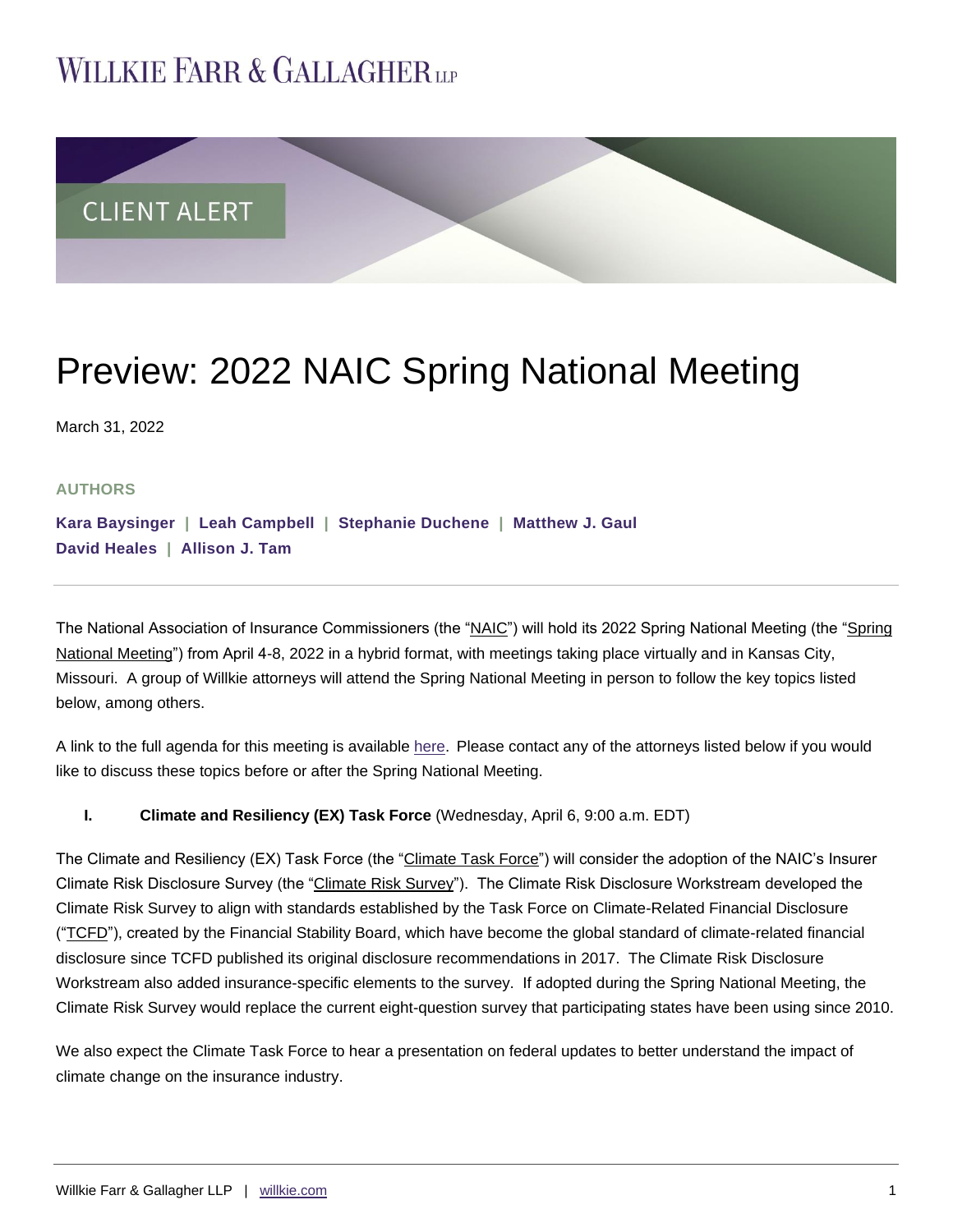## **Preview: 2022 NAIC Spring National Meeting**

## **II. Long-Term Care Insurance (EX) Task Force** (Wednesday, April 6, 4:30 p.m. EDT)

The Long-Term Care Insurance (EX) Task Force (the "LTCI Task Force") will hear updates on the current activity of its two subgroups, which have been focused on long-term care insurance financial solvency, multistate rate review, and reduced benefit options.

The LTCI Task Force adopted the Long-Term Care Insurance Multistate Actuarial Rate Review Framework (the "LTCI MSA Framework") on December 12, 2021. The goal of the framework is to create "a consistent national approach for reviewing current long-term care insurance (LTCI) rates that results in actuarially appropriate increases being granted by the states in a timely manner and eliminates cross-state rate subsidization." The Executive (EX) Committee and Plenary will consider adoption of the LTCI MSA Framework at the Spring National Meeting, with implementation expected by September 2022.

#### **III. Special (EX) Committee on Race and Insurance** (Wednesday, April 6, 1:30 p.m. EDT)

The Special (EX) Committee on Race and Insurance (the "Special Committee") continues to focus on developing an understanding of the issues surrounding race and insurance and historically underserved populations. At the Spring National Meeting, the Special Committee will receive updates related to its various workstreams, and it will consider adopting the "Principles for Data Collection" document that was developed by workstream five. This document contains high-level guiding principles for the collection, maintenance, protection and reporting of data on race, ethnicity and other demographic information in the health insurance business.

#### **IV. Property and Casualty Insurance (C) Committee** (Thursday, April 7, 11:30 a.m. EDT)

The Property and Casualty Insurance (C) Committee will consider the adoption of the Pet Insurance Model Law that was developed by the Pet Insurance (C) Working Group. The model law seeks to establish appropriate regulatory standards for the pet insurance industry and promote the public welfare by creating a comprehensive legal framework within which pet insurance may be sold. The model law would require insurers transacting pet insurance to make various disclosures to their customers, and sets out additional disclosure requirements for insurers that wish to exclude certain coverages on the basis of preexisting conditions or impose waiting periods upon the effectuation of a policy.

The (C) Committee will also hear a report analyzing private passenger auto (PPA) insurance results. Willkie attorneys are following the work of certain subgroups, including the Catastrophe Insurance (C) Working Group and the Cannabis Insurance (C) Working Group, and we will report on any material developments in these areas.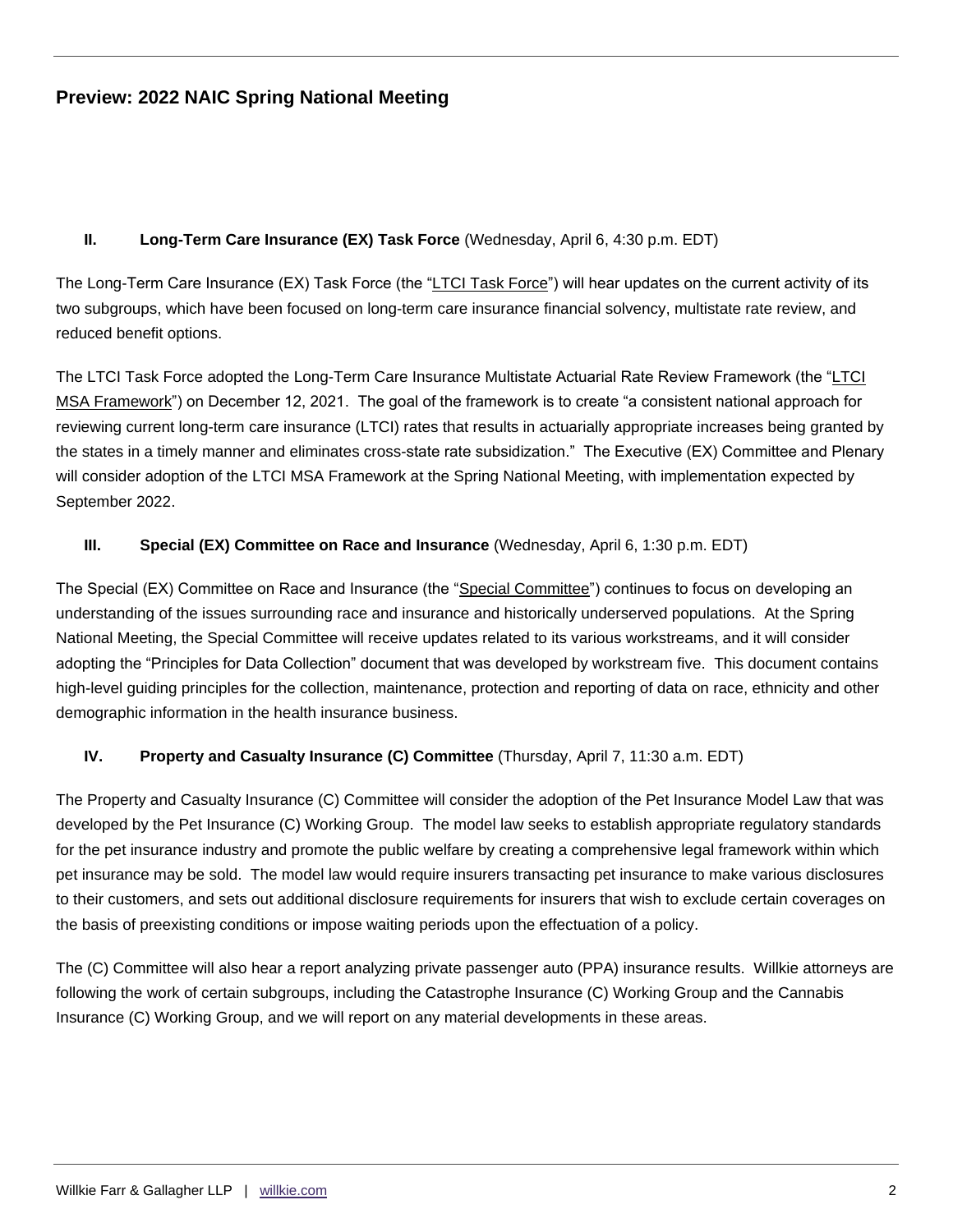## **Preview: 2022 NAIC Spring National Meeting**

## **V. Financial Condition (E) Committee** (Tuesday, April 5, 3:30 p.m. EDT)

The Financial Condition (E) Committee will receive updates from its task forces and working groups.

 Statutory Accounting Principles (E) Working Group ("SAPWG"). On March 2, 2022, SAPWG held an interim meeting to discuss its progress on the NAIC's principles-based bond project (the "Bond Project"), the goal of which is to clarify what should be considered a bond and reported accordingly on Schedule D-1 (Long-Term Bonds) of an insurance company's statutory financial statements. As part of the Bond Project, SAPWG is developing a principles-based bond definition, and following the March 2nd meeting, it exposed the updated version of the definition for public comment until May 6, 2022.

At the Spring National Meeting, SAPWG will discuss comments received on a related document, which was exposed at the 2021 Fall National Meeting, that explores new reporting options as a result of the Bond Project. The document addresses proposals to establish more granular reporting of investments on Schedule D-1 and to create a new Sub-Schedule D-1 that would detail bond investments with certain characteristics.

 Financial Stability (E) Task Force. The Task Force will meet jointly with the Macroprudential (E) Working Group ("MWG") at the Spring National Meeting. They will receive an update on activity related to the list of "regulatory considerations applicable (but not exclusive) to private equity-owned insurers" (the "PE List"), which MWG adopted on February 1, 2022. MWG is in the process of establishing a baseline of activities to be included in the PE List.

The Task Force and MWG will also consider adopting the Macroprudential Risk Assessment, which is a new process that consists of three parts: (i) a process document that summarizes the way macroprudential risk assessment will be conducted and how the results should be used, (ii) a risk dashboard for regulators only that will provide a mix of data and analysis structured around risk categories, and (iii) a public risk report that will summarize regulators' views on industry risk using the activities-based approach to risk assessment.

- Valuation of Securities (E) Task Force. The Task Force will provide an update on its project to review the NAIC's reliance on rating agency designations, and it will discuss proposed amendments to the Purposes and Procedures Manual of the NAIC Investment Analysis Office.
- Restructuring Mechanisms (E) Working Group. The Working Group held a meeting on March 28, 2022 in lieu of the Spring National Meeting at which it continued discussing comments on a draft white paper that addresses the need for the new restructuring statutes and the issues those statutes are designed to remedy, and considers the impact the new forms of restructuring may have on guaranty associations. The Working Group also referred a matter to the Receivership and Insolvency (E) Task Force involving potential revisions to the *Property and Casualty Insurance Guaranty Association Model Act* (#540). These contemplated amendments would ensure that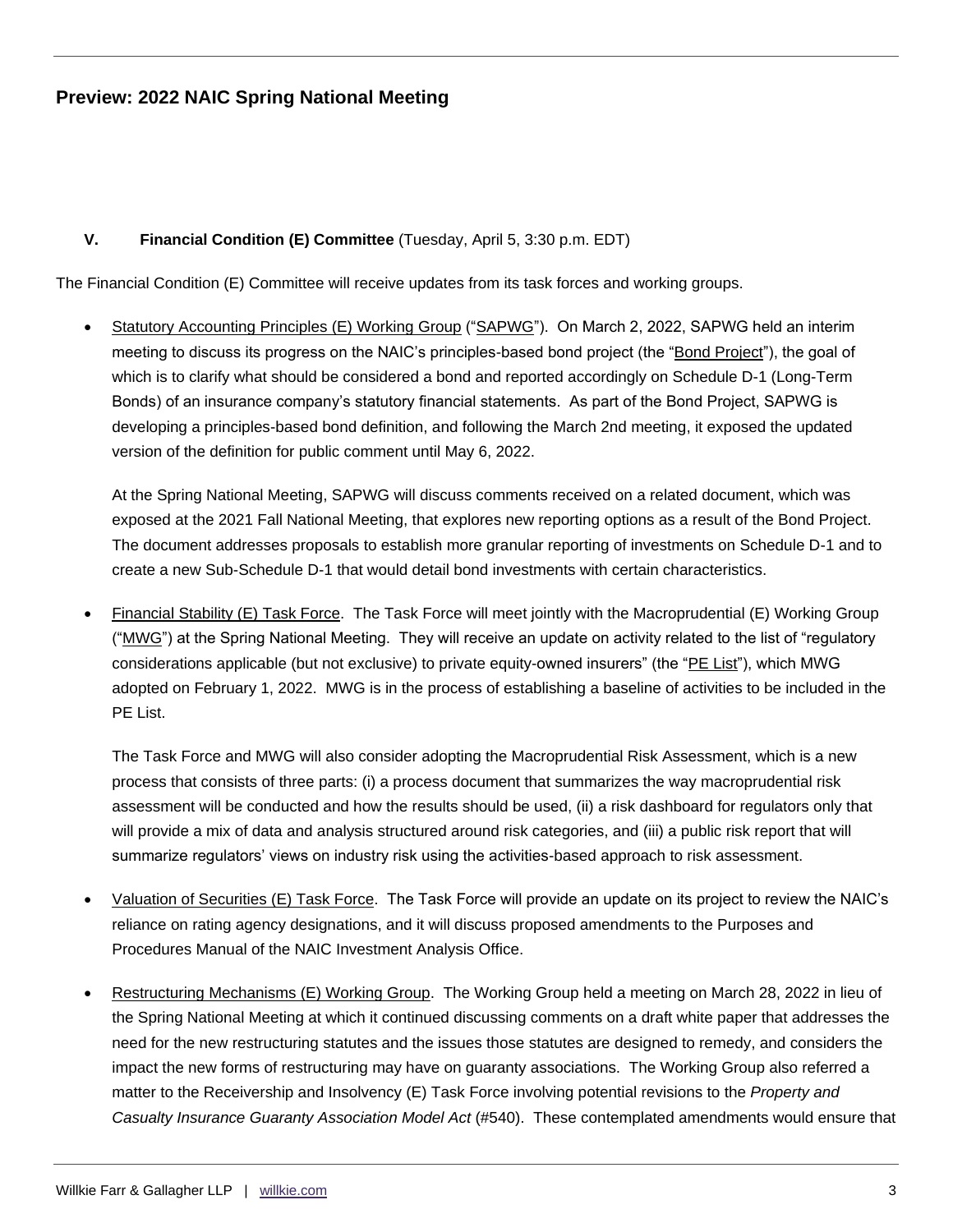policyholders retain guaranty fund coverage in the context of insurance business transfers (IBT) and corporate division (CD) transactions.

## **VI. Financial Regulation Standards and Accreditation (F) Committee** (Tuesday, April 5, 5:15 p.m. EDT)

The Financial Regulation Standards and Accreditation (F) Committee intends to discuss the applicability of the accreditation program to captive insurers that reinsure variable annuity business, which topic was referred by the Financial Condition (E) Committee. The (F) Committee will also address whether to include the 2021 receivership amendments to the *Insurance Holding Company System Model Act* (#440) and the *Insurance Holding Company System Model Regulation with Reporting Forms and Instructions* (#450) in the accreditation program, which was referred by the Receivership and Insolvency (E) Task Force. These holding company amendments, adopted by the Executive (EX) Committee and Plenary on August 17, 2021, aim to ensure efficient coordination with affiliates and to enforce the continuation of essential services by an affiliate to an insurer in the event of insolvency.

## **VII. International Insurance Relations (G) Committee** (Thursday, April 7, 9:00 a.m. EDT)

The International Insurance Relations (G) Committee will discuss the progress of certain projects at the International Association of Insurance Supervisors ("IAIS") related to its comprehensive set of reforms regarding the cross-border supervision of internationally active insurance groups ("IAIGs"). These projects include the assessment of (i) the Common Framework for the Supervision of Internationally Active Insurance Groups (ComFrame), (ii) the holistic framework for assessing and mitigating systemic risk, (iii) the risk-based global insurance capital standard ("ICS") that will apply to IAIGs, and (iv) the comparability of the ICS and the aggregation method (AM), which is used as part of the NAIC's group capital calculation. The (G) Committee will also discuss updates regarding the IAIS's plans for addressing emerging risks.

## **VIII. Innovation, Cybersecurity and Technology (H) Committee** (Tuesday, April 5, 3:30 p.m. EDT)

The new Innovation, Cybersecurity and Technology (H) Committee will consider certain changes to its organizational structure (e.g., moving the Privacy Protections Working Group from a (D) to an (H) Committee), and it will receive updates from the following working groups.

 Big Data and Artificial Intelligence (H) Working Group (the "Big Data Working Group"). The Big Data Working Group will provide an update on its survey regarding the use of artificial intelligence ("AI") and machine learning ("ML") in private passenger auto insurance to better understand carrier practices. The Big Data Working Group will discuss the status of preparing an AI/ML Life Insurance survey and an AI/ML Homeowners (HO) survey, the development of which will be informed by the results of the private passenger auto insurance survey.

The Big Data Working Group will also address the following topics at the Spring National Meeting: (i) ways to monitor the insurance industry's use of third-party data and model vendors, and (ii) ways to implement the NAIC's